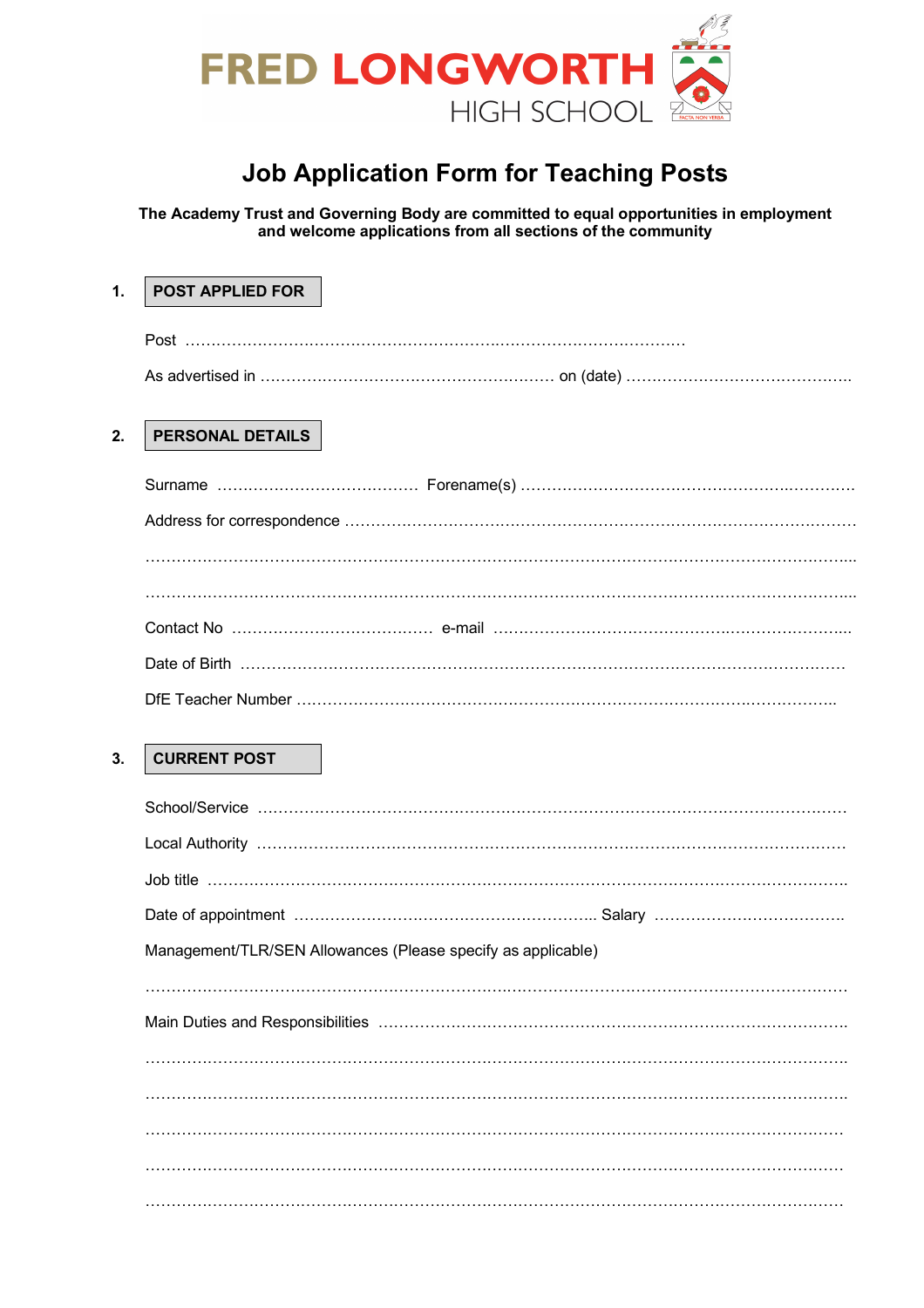#### **4. PREVIOUS TEACHING EXPERIENCE**

Please detail in order, with most recent post first.

| <b>Name of School and</b><br>LA/Academy Trust,<br>type of school<br>and number on roll | Dates of employment |    | Post(s) held indicating<br>salary points/allowances | <b>Reasons for leaving</b> |
|----------------------------------------------------------------------------------------|---------------------|----|-----------------------------------------------------|----------------------------|
|                                                                                        | From                | To |                                                     |                            |
|                                                                                        |                     |    |                                                     |                            |
|                                                                                        |                     |    |                                                     |                            |
|                                                                                        |                     |    |                                                     |                            |
|                                                                                        |                     |    |                                                     |                            |
|                                                                                        |                     |    |                                                     |                            |
|                                                                                        |                     |    |                                                     |                            |
|                                                                                        |                     |    |                                                     |                            |
|                                                                                        |                     |    |                                                     |                            |
|                                                                                        |                     |    |                                                     |                            |
|                                                                                        |                     |    |                                                     |                            |
|                                                                                        |                     |    |                                                     |                            |
|                                                                                        |                     |    |                                                     |                            |
|                                                                                        |                     |    |                                                     |                            |
|                                                                                        |                     |    |                                                     |                            |
|                                                                                        |                     |    |                                                     |                            |
|                                                                                        |                     |    |                                                     |                            |
|                                                                                        |                     |    |                                                     |                            |

#### **5. OTHER RELEVANT WORK EXPERIENCE**

| <b>Post</b> | From | To | <b>Employer</b> | <b>Grade/Salary</b> | <b>Reason for leaving</b> |
|-------------|------|----|-----------------|---------------------|---------------------------|
|             |      |    |                 |                     |                           |
|             |      |    |                 |                     |                           |
|             |      |    |                 |                     |                           |
|             |      |    |                 |                     |                           |
|             |      |    |                 |                     |                           |
|             |      |    |                 |                     |                           |
|             |      |    |                 |                     |                           |
|             |      |    |                 |                     |                           |
|             |      |    |                 |                     |                           |

## **6. GENERAL EDUCATION**

| From | To | Qualifications - Grades, awarding bodies and dates |
|------|----|----------------------------------------------------|
|      |    |                                                    |
|      |    |                                                    |
|      |    |                                                    |
|      |    |                                                    |
|      |    |                                                    |
|      |    |                                                    |
|      |    |                                                    |
|      |    |                                                    |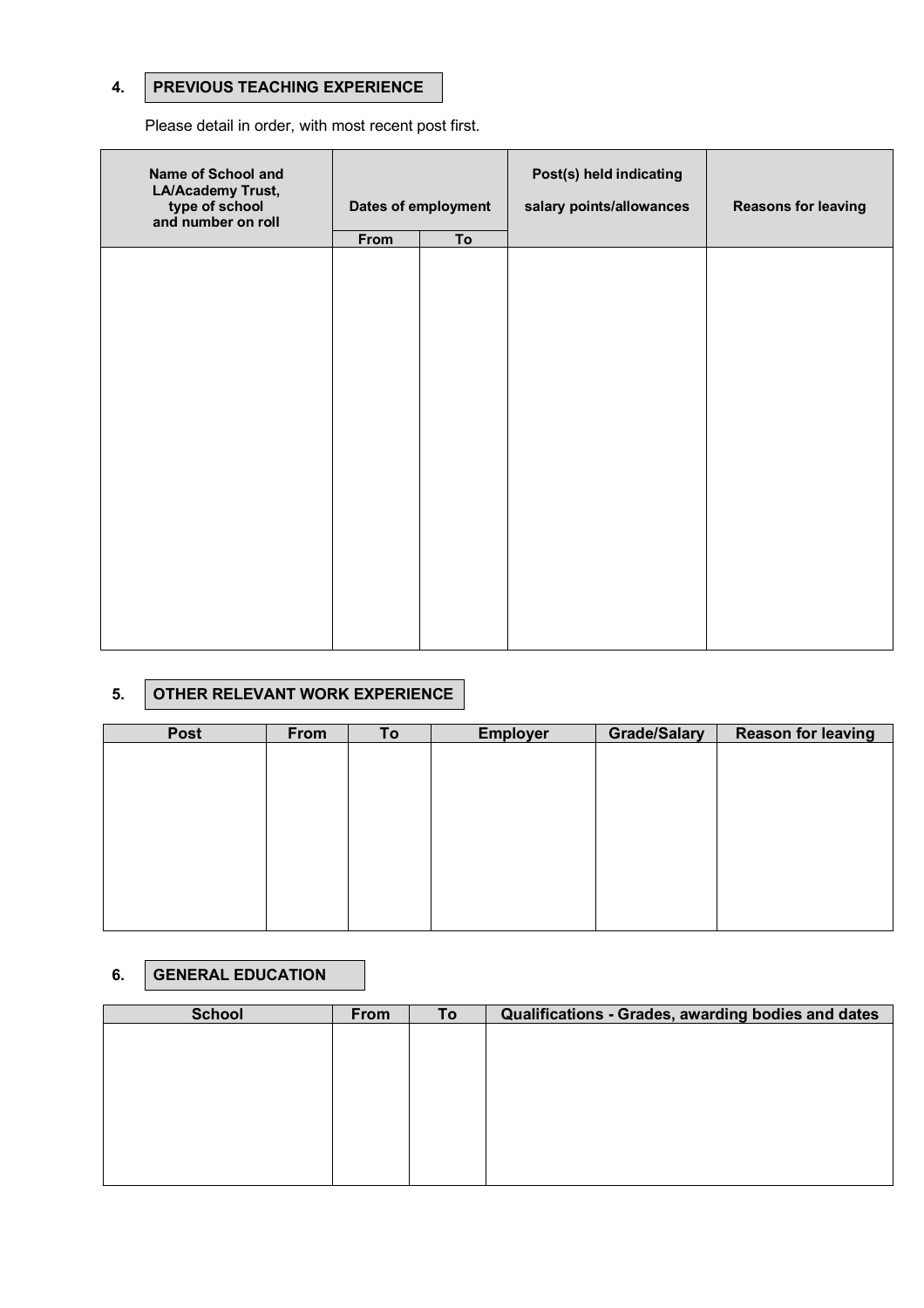#### **7. FURTHER AND HIGHER EDUCATION**

| <b>Name of College/University</b> | From | <b>To</b> | Qualifications - Grades, awarding bodies and dates |
|-----------------------------------|------|-----------|----------------------------------------------------|
|                                   |      |           |                                                    |
|                                   |      |           |                                                    |
|                                   |      |           |                                                    |
|                                   |      |           |                                                    |
|                                   |      |           |                                                    |
|                                   |      |           |                                                    |
|                                   |      |           |                                                    |

#### **8. ANY OTHER RELEVANT QUALIFICATIONS**

Please give details of any other relevant qualifications you have for this post.

……………………………………………………………………………………………………………………… ……………………………………………………………………………………………………………………… . The contract of the contract of the contract of the contract of the contract of the contract of the contract of the contract of the contract of the contract of the contract of the contract of the contract of the contrac

## **9. ADDITIONAL INFORMATION**

(i) Are you related to any member of the Academy Trust or member of the Governing Body of the school? (If yes, please state relationship).

 …………………………………………………………………………………………………………………. (Canvassing will disqualify candidates)

(ii)Have you left any previous job for reason of redundancy or are you in receipt of an occupational pension? YES/NO

If yes, please give details, including dates, post held and employer.

………………………………………………………………………………………………………………….

- …………………………………………………………………………………………………………………
- (iii)Have you ever been dismissed from any previous employment on the grounds of misconduct or incapability? YES/NO

If yes, please give details of dates and reasons.

………………………………………………………………………………………………………………..  $\mathcal{L}^{\text{max}}_{\text{max}}$ 

(Answering yes to this question will not necessarily prejudice your application).

# **10. STATEMENT IN SUPPORT OF APPLICATION**

Please attach a supporting statement, indicating any matters which you feel may be relevant to this application. Please head additional documentation with your name and post applied for.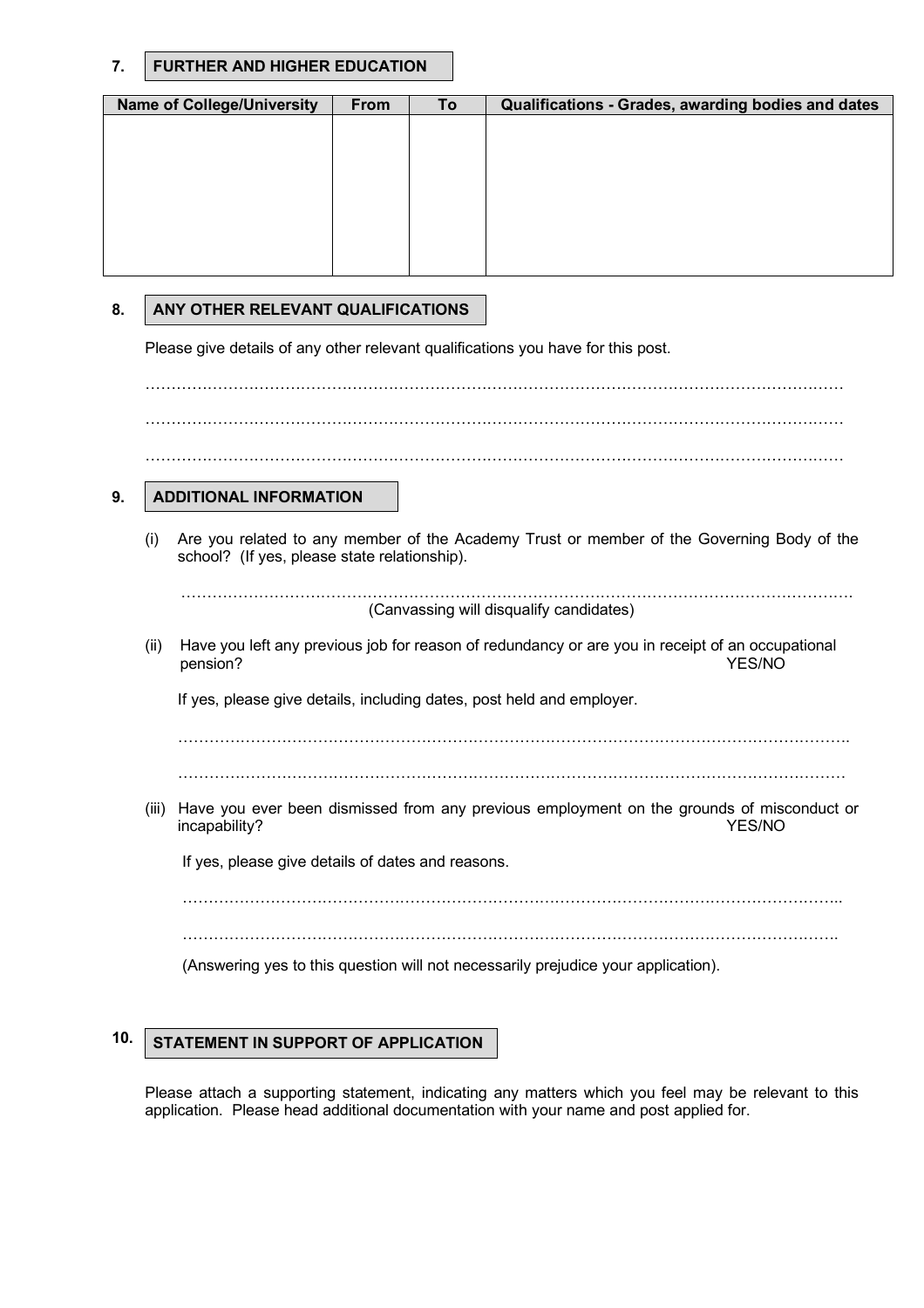#### **11. REFERENCES**

Please state the names, addresses, telephone numbers and email of two persons from whom references may be obtained. One must be your current or most recent employer. In the absence of previous employment experience, a reference from your last place of full-time education will be a suitable alternative.

#### **12. FURTHER INFORMATION FOR CANDIDATES**

- (i) In the interests of the protection of children, all teaching posts are subject to enhanced criminal record and other relevant disclosures through the Disclosure and Barring Service (DBS). All successful candidates selected for interview will be required to complete a DBS Disclosure application form. The DBS guidance will be given to successful candidates to help them complete the form. A criminal record will not necessarily prevent you from obtaining a position.
- (ii) You will receive no further communication unless selected for interview. If you have therefore not been contacted within three weeks of the closing date for applications, you should conclude that, unfortunately, you have been unsuccessful on this occasion.
- (iii) Under the Data Protection Act, the Academy Trust and Governing Body will use the information given for the purpose of recruitment and selection. Strict confidentiality will be observed and if you become an employee, the information will be used for personnel, pay and pensions administrative purposes only.
- (iv) It is an offence for an individual to attempt to engage in regulated activity (working with children). As a result, an individual would be unable to carry out the advertised role if they have certain criminal convictions.

As part of the application process, we ask candidates about whether they have any criminal convictions that would prevent them from fulfilling the role. This is to ensure the candidate is suitable to work for the school. The school are also required to carry out a DBS check in order to determine your suitability for the role.

Having a criminal record will not necessarily bar you from working with us. We will take into account the circumstances and background of any offences and whether they are relevant to the position in question, balancing the rights and interests of the individual, our employees, pupils, parents, suppliers and the public.

We will treat all applicants, employees and volunteers fairly but reserve the right to withdraw an offer of employment if you do not disclose relevant information, or if a DBS check reveals information which we reasonably believe would make you unsuitable for the role. The amendments to the Exceptions Order 1975 (2013) provide that certain spent convictions and cautions are "protected" and are not subject to disclosure to employers and cannot be taken into account.

Do you have any convictions, cautions, reprimands or final warnings that are not "protected" as defined by the Rehabilitation of Offenders Act 1974 (Exceptions) Order 1975 (as amended in 2013).

YES/NO

If the answer is yes, please provide full details.